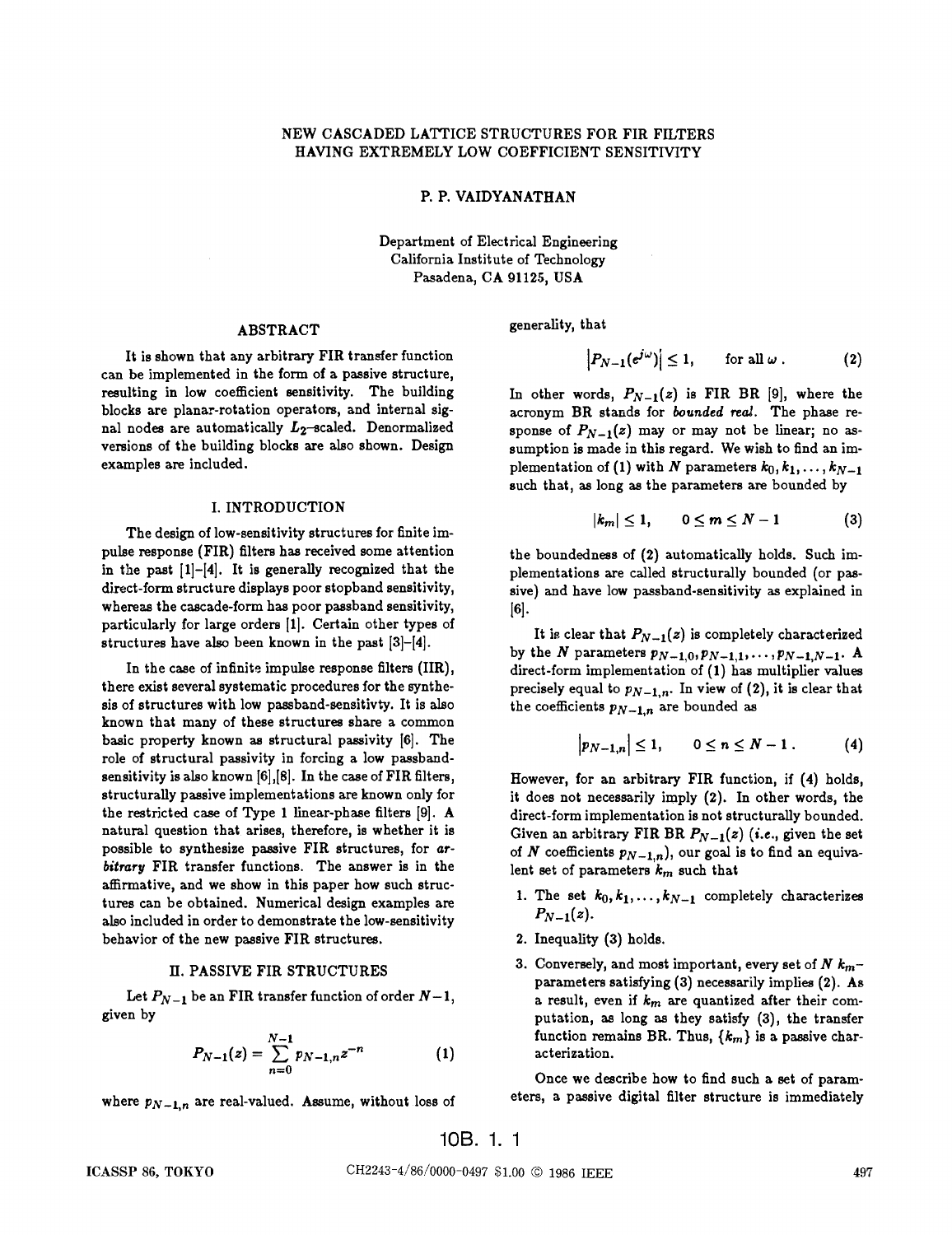placed in evidence, and has low pasaband-sensitivity. The synthesis procedure, described below, explains how we eventually obtain the structure of Figure 1, with the above characterization can be achieved.

### III. THE SYNTHESIS PROCEDURE

Given an FIR BR transfer function  $P_{N-1}(z)$ , let us define a complementary transfer function  $Q_{N-1}(z)$  such that

$$
|P_{N-1}(e^{j\omega})|^2 + |Q_{N-1}(e^{j\omega})|^2 = 1
$$
 (5)

for all  $\omega$ . Since  $P_{N-1}(z)$  satisfies (2), we can always find  $Q_{N-1}(z)$  with real coefficients satisfying (5). The vector  $\mathbf{G}_{N-1}(z) \triangleq [P_{N-1}(z) \ Q_{N-1}(z)]$  is said to be a lossless FIR vector, or simply an FIR allpass function, in view  $P_r$ of (5). We now show how to synthesize a structure of the form in Figure 1, to realize  $P_{N-1}(z)$  and  $Q_{N-1}(z)$ . In this structure, the rectangular building blocks (characterized by the real parameters  $k_m$ ) are memoryless, i.e., have no delay elements. The structure will be such that, as long as the parameters are bounded as in (3), the equality (5) holds, hence (2) holds. The basic step in the synthesis procedure is the following order reduction problem:

# The Order Reduction Problem

Let  $P_{m+1}(z)$  and  $Q_{m+1}(z)$  be two FIR BR functions

$$
P_{m+1}(z) = \sum_{n=0}^{m+1} p_{m+1,n} z^{-n} , \qquad (6a)
$$

$$
Q_{m+1}(z) = \sum_{n=0}^{m+1} q_{m+1,n} z^{-n} \tag{6b}
$$

such that

$$
|P_{m+1}(e^{j\omega})|^2 + |Q_{m+1}(e^{j\omega})|^2 = 1
$$
 (7)

for all  $\omega$ . We wish to construct these functions in terms of two lower-order functions  $P_m(z)$  and  $Q_m(z)$ 

$$
P_m(z) = \sum_{n=0}^{m} p_{m,n} z^{-n}, \ Q_m(z) = \sum_{n=0}^{m} q_{m,n} z^{-n} \qquad (8)
$$

as shown in Figure 2, such that

$$
\left|P_m(e^{j\omega})\right|^2+\left|Q_m(e^{j\omega})\right|^2=1\,.
$$
 (9)



Fig. 1. The overall structural appearance.

If this process is repeated starting from  $m + 1 = N - 1$ ,  $P_0^2+Q_0^2=1$ . In order to accomplish this, first note that given two arbitrary polynomials  $P_{m+1}(z)$  and  $Q_{m+1}(z)$ as in (6), it is easy to obtain  $P_m(z)$  as in (8) by defining

$$
P_m(z) = -q_{m+1,m+1}P_{m+1}(z) + p_{m+1,m+1}Q_{m+1}(z)
$$
\n(10)

because the highest power in (10) simply cancels. Next, since  $P_{m+1}(z)$  and  $Q_{m+1}(z)$  are constrained by (7), they satisfy the following additional property:

$$
p_{m+1,0}p_{m+1,m+1} + q_{m+1,0}q_{m+1,m+1} = 0 \qquad (11)
$$

which can be verified by equating the highest power of  $e^{j\omega}$  in both sides of (7). Accordingly, the polynomial

$$
p_{m+1,m+1}P_{m+1}(z)+q_{m+1,m+1}Q_{m+1}(z) \qquad (12)
$$

has the form  $z^{-1}Q_m(z)$  where  $Q_m(z)$  is in the form (8). We can obtain normalized versions of (10),(12) by redefining

$$
P_m(z) = k_{m+1} P_{m+1}(z) + \hat{k}_{m+1} Q_{m+1}(z) \tag{13}
$$

$$
z^{-1}Q_m(z)=-\hat{k}_{m+1}P_{m+1}(z)+k_{m+1}Q_{m+1}(z) (14)
$$

where

$$
k_{m+1} = \frac{-q_{m+1,m+1}}{\sqrt{p_{m+1,m+1}^2 + q_{m+1,m+1}^2}} \quad , \qquad (15a)
$$

$$
\hat{k}_{m+1} = \frac{p_{m+1,m+1}}{\sqrt{p_{m+1,m+1}^2 + q_{m+1,m+1}^2}} \ . \qquad (15b)
$$

Clearly,  $|k_{m+1}| \leq 1$ . In matrix form, the inverse of  $(13),(14)$  is given by

$$
\begin{bmatrix} P_{m+1}(z) \\ Q_{m+1}(z) \end{bmatrix} = \begin{bmatrix} k_{m+1} & -k_{m+1} \\ \hat{k}_{m+1} & k_{m+1} \end{bmatrix} \begin{bmatrix} P_m(z) \\ z^{-1}Q_m(z) \end{bmatrix} . \tag{16}
$$

Figure 3 shows the interconnection pattern represented by (16).

Since the  $2 \times 2$  matrix in (16) is orthogonal, equation (9) holds, as long as (7) holds. As a result, the



Fig. 2. The order—reduction process.

lOB. 1. 2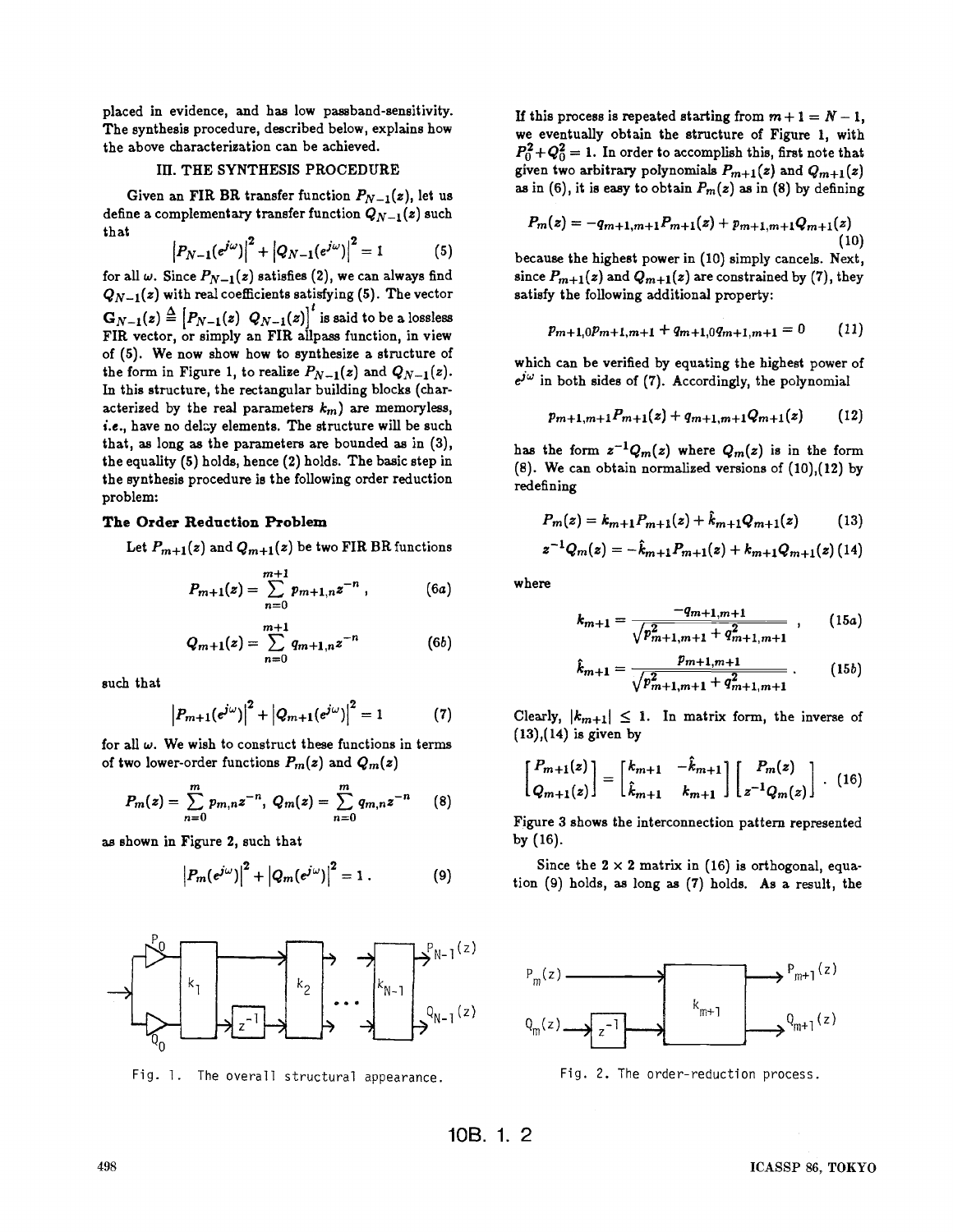above order reduction process can be repeated, completing the synthesis.

Each building block in Figure 1 is lossless in view of the orthogonaiity of its transfer matrix

$$
\mathbf{k}_{m+1} = \begin{bmatrix} k_{m+1} & -k_{m+1} \\ k_{m+1} & k_{m+1} \end{bmatrix} \tag{17}
$$

and hence the structure can be implemented as a sequence of planar-rotation operations. In summary, we have obtained a passive implementation of an arbitrary FIR BR function, as a cascade of lossless building blocks.

#### Complexity of the New implementation

First notice that, if we assume  $k_{m+1}$  to be non-<br>negative and adjust, if necessary, the sign of  $k_{m+1}$ accordingly, this does not affect the overall transfer functions  $P_{N-1}(z)$  and  $Q_{N-1}(z)$ , except for a possible change of sign. Thus we can always take  $k_{m+1} =$  $+\sqrt{1-k_{m+1}^2}$ . Accordingly, there are only N independent parameters in the structure of Figure 1.

In view of the presence of 4 multipliers per section, the new structures have more multipliers than the direct form. This overhead can be justified by the observation that all internal nodes of interest in Figure 1 are scaled in an  $L_2$  sense, which is often an advantage. Notice, in addition, that we obtain two transfer functions simultaneously out of the structure of Figure 1. Moreover, in practice each building block can be implemented by using cordic forms [7] rather than by using 4 multipliers explicitly. Finally, notice that the following operation

$$
\begin{bmatrix} c \\ d \end{bmatrix} = \begin{bmatrix} \cos \theta & -\sin \theta \\ \sin \theta & \cos \theta \end{bmatrix} \begin{bmatrix} a \\ b \end{bmatrix}, \cos \theta = k_{m+1} \qquad (18)
$$

is equivalent to a single complex multiplication,  $c+jd = e^{j\theta} \cdot (a + jb)$  and hence Figure 1 can be implemented as a sequence of  $N$  complex multiplications. Thus, if complex-arithmetic is readily available, this seems to be the most convenient implementation scheme.

A denormalized version of the structure of Figure 1 can be obtained simply by employing the building block



Fig. 3. Structural pattern for Eqn. (16)

of Figure 4 instead of Figure 3. Notice that  $P_{N-1}(z)$ and  $Q_{N-1}(z)$  are unaffected, except for a common scale factor. A total of about  $2N$  multipliers is then required, i.e.,  $N$  multipliers per transfer function, which is the same as for direct-form implementations of (nonlinearphase) FIR transfer functions.

#### Generality of the Passive Structure of FIgure 1

Notice that any arbitrary FIR function  $P_{N-1}(z)$ (scaled such that (2) holds) can be implemented as in Figure 1, with all  $k_m$  satisfying (3). The location of zeros and the phase response of  $P_{N-1}(z)$  are unrestricted. Thus  $P_{N-1}(z)$  could be linear-phase of any Type [10], or minimum-phase, or mixed-phase. In particular, if  $P_{N-1}(z)$  happens to have linear-phase, then it can be shown that  $k_m^2 = k_{N-1-m}^2$ . Accordingly, in spite of quantigation of parameters, linearity of phase can be maintained.

In this context, recall that the FIR lattice structures arising out of the theory of linear prediction [11] have an overall appearance as in Figure 1 (except that the building blocks are different), but can be used to realize only minimum and maximum phase transfer functions when  $k_m$  are restricted as in (3).

#### A Comment on Quantlsatlon

In practice, the physical multipliers  $k_m$  and  $\tilde{k}_m$ cannot be simultaneously quantized while satisfying  $k_m^2 + \hat{k}_m^2 = 1$ . Accordingly, under quantized conditions, the structure of Figure 1 is not lossless, i.e., (5) does not hold; but we can quantize  $k_m$  and  $\hat{k}_m$  such that equality in (5) is replaced with " $\leq$ ." Clearly, this is sufficient to ensure passivity and hence low passband-sensitivity.

# A design example:

A linear-phase FIR function  $P_{N-1}(z)$  of order  $N 1 = 60$  was synthesized in the above manner. Figure 5 shows the complementary responses of  $P_{N-1}(z)$  and  $Q_{N-1}(z)$ . An implementation as in Figure 1, with multipliers quantized to 3 bits, has response  $|P_{N-1}(e^{j\omega})|$  as in Figure 6. The passband details of the 3 bit implementation are as in Figure 7, where a direct-form response is also shown for comparison. The excellent passband-



Fig. 4. A de-normalized section. Here  $\alpha_{m+1} = \hat{k}_{m+1} / k_{m+1}$